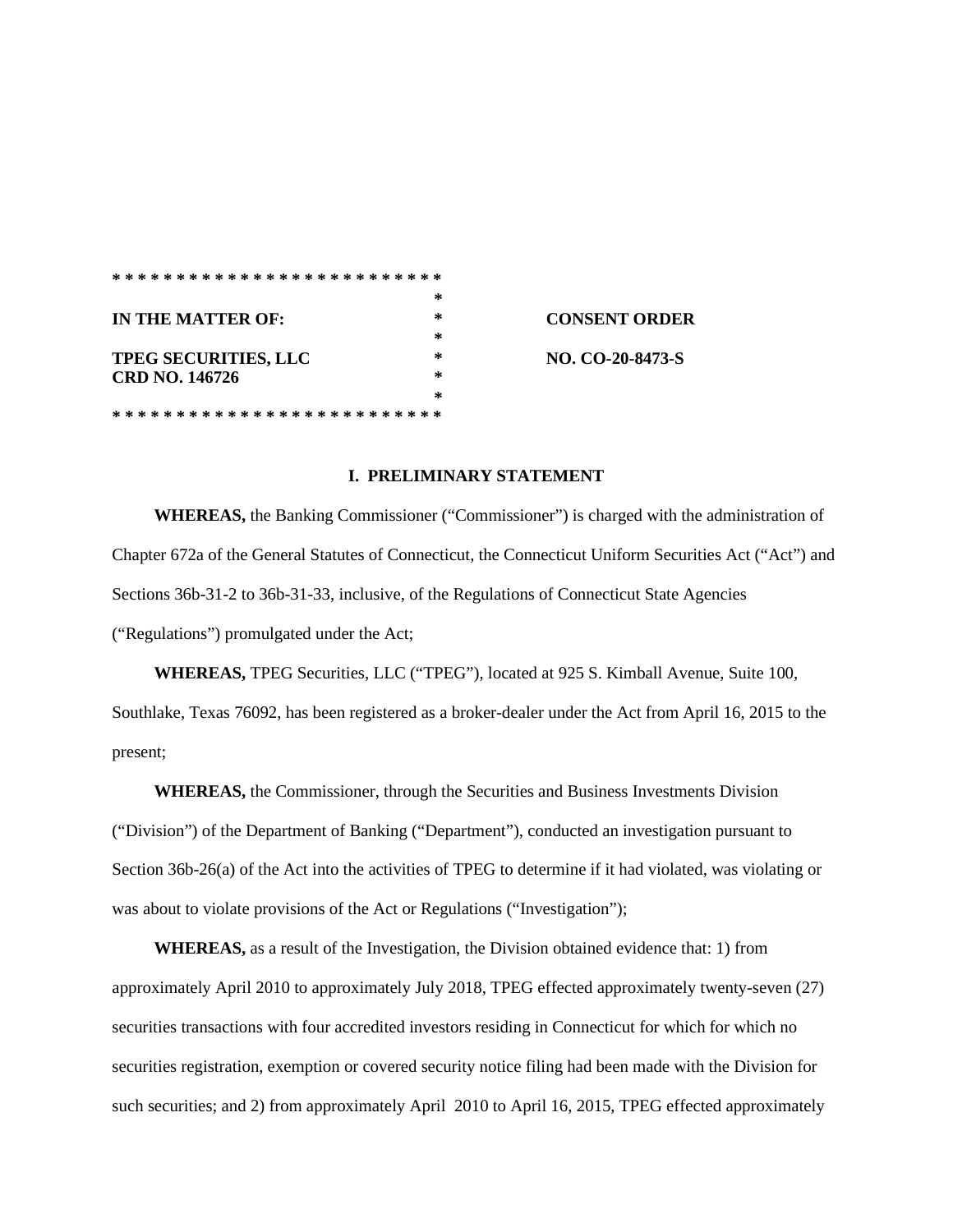thirteen (13) securities transactions for accredited Connecticut investors at a time when TPEG was not registered as a broker-dealer under the Act;

**WHEREAS,** upon being notified by the Division of its filing deficiencies, in August 2019 and October 2019 TPEG made the required filings of Notice of Sale of Securities pursuant to Rule 506 of Regulation D and paid the associated filing fees;

**WHEREAS,** the Commissioner has reason to believe that the foregoing conduct would support the initiation of administrative proceedings against TPEG under Sections 36b-15 and 36b-27 of the Act;

**WHEREAS,** Section 36b-31(a) of the Act provides, in relevant part, that "[t]he commissioner may from time to time make . . . such . . . orders as are necessary to carry out the provisions of sections 36b-2 to 36b-34, inclusive";

**WHEREAS,** Section 36b-31(b) of the Act provides, in relevant part, that "[n]o . . . order may be made . . . unless the commissioner finds that the action is necessary or appropriate in the public interest or for the protection of investors and consistent with the purposes fairly intended by the policy and provisions of sections 36b-2 to 36b-34, inclusive";

**WHEREAS,** an administrative proceeding initiated under Sections 36b-15 and 36b-27 of the Act would constitute a "contested case" within the meaning of Section 4-166(4) of the General Statutes of Connecticut;

**WHEREAS,** Section 4-177(c) of the General Statutes of Connecticut and Section 36a-1-55(a) of the Regulations provide that a contested case may be resolved by consent order, unless precluded by law;

**WHEREAS,** without holding a hearing and without trial or adjudication of any issue of fact or law, and prior to the initiation of any formal proceeding, the Commissioner and TPEG reached an agreement, the terms of which are reflected in this Consent Order, in full and final resolution of the matters described herein;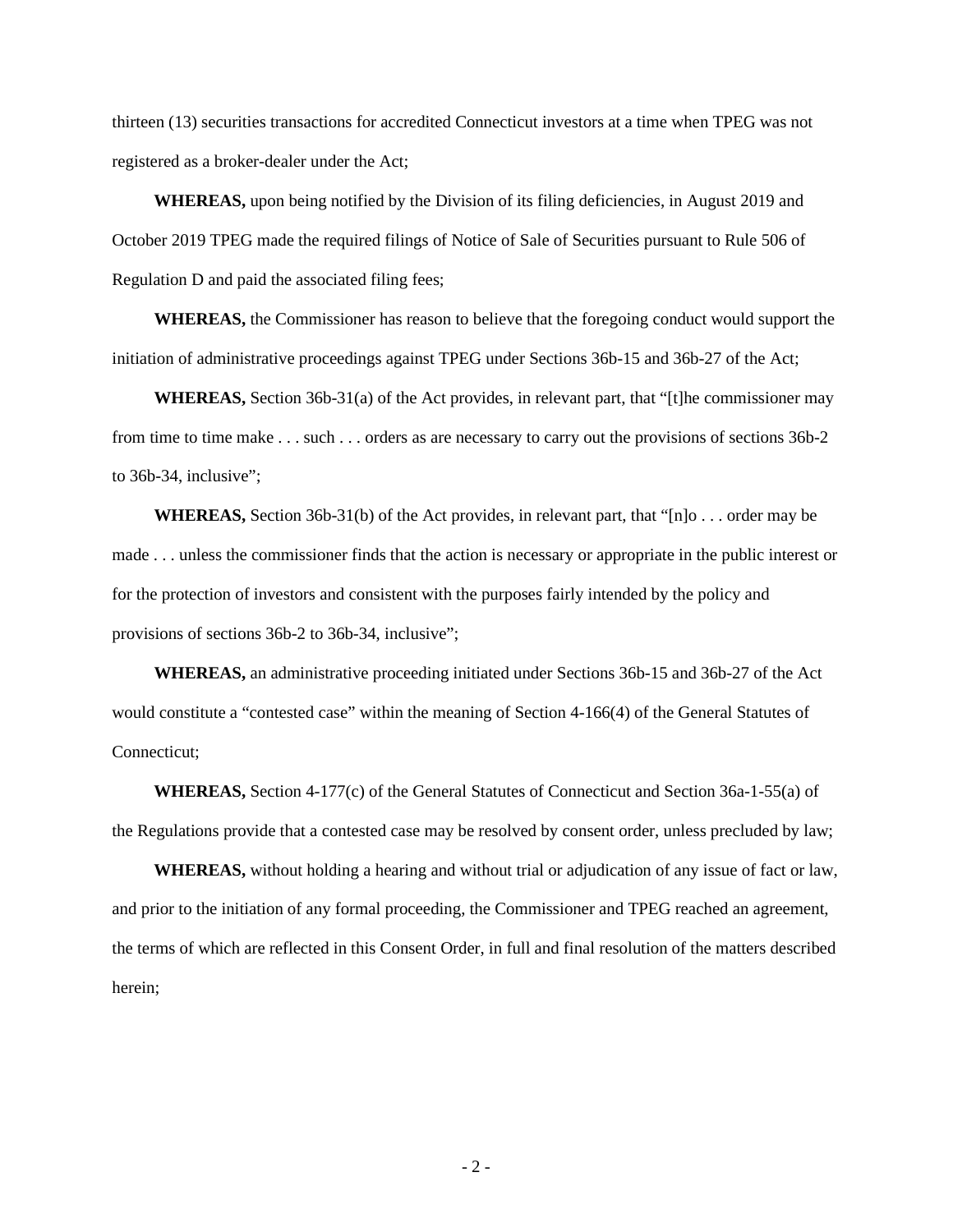**WHEREAS,** TPEG, without admitting or denying any of the Commissioner's allegations,

expressly consents to the Commissioner's jurisdiction under the Act and to the terms of this Consent Order;

**WHEREAS,** TPEG, through its execution of this Consent Order, specifically assures the

Commissioner that the violations alleged in this Consent Order shall not occur in the future;

**AND WHEREAS,** the issuance of this Consent Order is necessary or appropriate in the public interest or for the protection of investors and consistent with the purposes fairly intended by the policy and provisions of the Act.

# **II. CONSENT TO WAIVER OF PROCEDURAL RIGHTS**

**WHEREAS,** TPEG, through its execution of this Consent Order, voluntarily waives the following

rights:

- 1. To be afforded notice and an opportunity for a hearing within the meaning of Sections 36b-15(f) and 36b-27 of the Act and Section 4-177(a) of the General Statutes of Connecticut;
- 2. To present evidence and argument and to otherwise avail itself of Sections 36b-15(f) and 36b-27 of the Act and Section 4-177c(a) of the General Statutes of Connecticut;
- 3. To present its position in a hearing in which it is represented by counsel;
- 4. To have a written record of the hearing made and a written decision issued by a hearing officer; and
- 5. To seek judicial review or otherwise challenge or contest the validity of this Consent Order.

# **III. ACKNOWLEDGEMENT OF THE COMMISSIONER'S ALLEGATIONS**

**WHEREAS,** TPEG, through its execution of this Consent Order, acknowledges the following

allegations of the Commissioner:

- 1. From approximately April 2010 to approximately July 2018, TPEG violated Section 36b-16 of the Act by effecting securities transactions for which no securities registration, exemption or covered security notice filings were made; and
- 2. From approximately April 2010 to approximately April 2015, TPEG violated Section 36b-6(a) of the Act by transacting business as a broker-dealer in Connecticut while not being registered under the Act;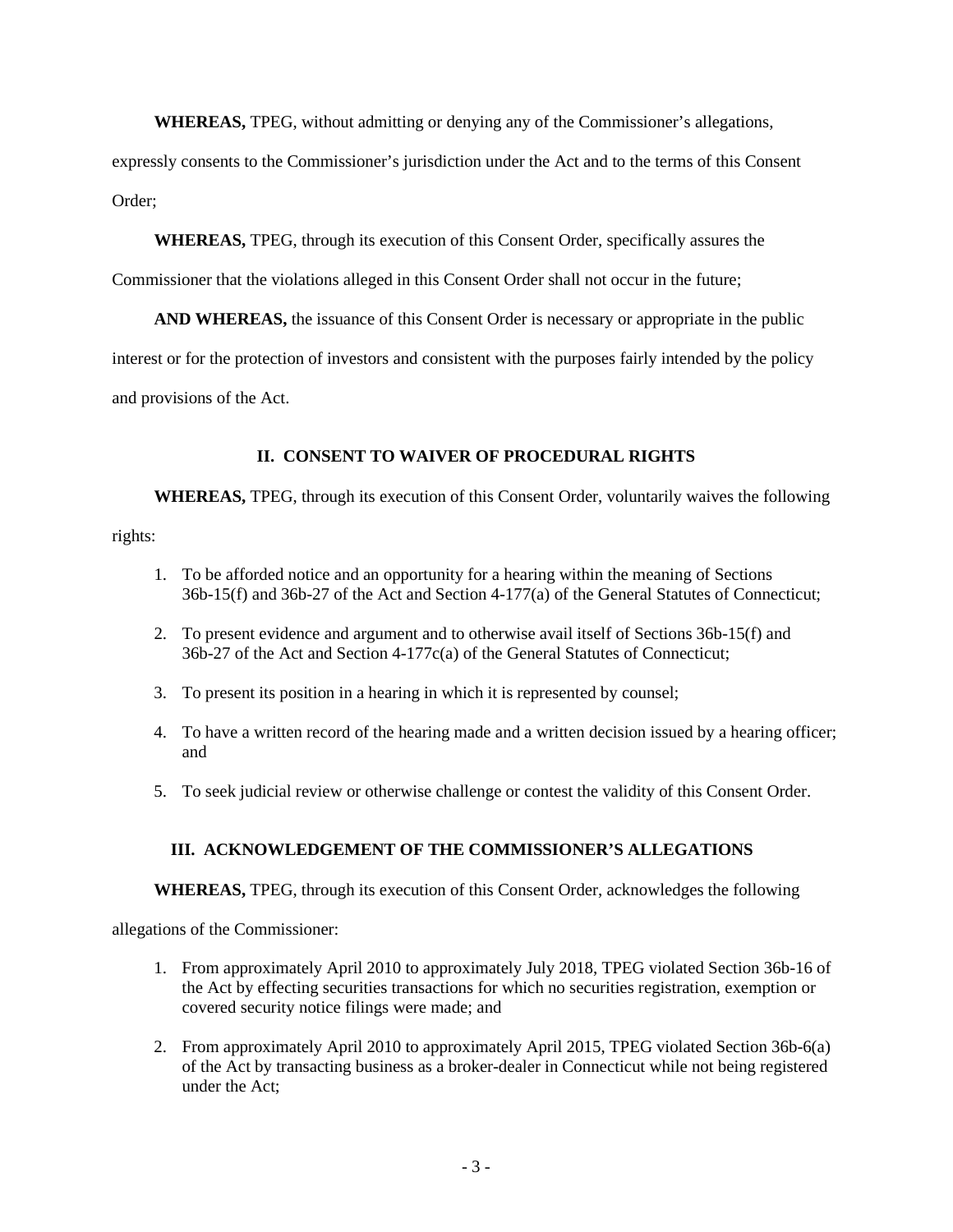**WHEREAS,** the Commissioner would have the authority to enter findings of fact and conclusions

of law after granting TPEG an opportunity for a hearing;

**AND WHEREAS,** TPEG acknowledges the possible consequences of an administrative hearing

and voluntarily agrees to the terms of this Consent Order as described below.

# **IV. CONSENT TO ENTRY OF SANCTIONS**

**WHEREAS,** TPEG, through its execution of this Consent Order, consents to the Commissioner's

entry of a Consent Order imposing the following sanctions:

- 1. TPEG, its representatives, agents, and employees shall cease and desist from engaging in conduct constituting or which would constitute a violation of the Act or any regulation, rule or order adopted or issued under the Act, either directly or through any person, organization or other device, including, without limitation, engaging in any activity in or from Connecticut that violates Sections 36b-16 or 36b-6(a) of the Act; and
- 2. No later than the date this Consent Order is entered by the Commissioner, TPEG shall remit to the Department by cashier's check, certified check or money order made payable to "Treasurer, State of Connecticut," the sum of eight thousand nine hundred and fifty dollars (\$8,950), seven thousand five hundred dollars (\$7,500) of which shall constitute an administrative fine and one thousand four hundred and fifty dollars (\$1,450) of which shall constitute reimbursement for past due broker-dealer registration fees;

# **V. CONSENT ORDER**

**NOW THEREFORE,** the Commissioner enters the following:

- 1. The Sanctions set forth above be and are hereby entered;
- 2. Entry of this Consent Order by the Commissioner is without prejudice to the right of the Commissioner to take enforcement action against TPEG and/or its affiliates and successors in interest based upon a violation of this Consent Order or the matters underlying its entry, if the Commissioner determines that compliance with the terms herein is not being observed;
- 3. Nothing in this Consent Order shall be construed as limiting the Commissioner's ability to take enforcement action against TPEG and/or its affiliates and successors in interest based upon evidence of which the Division was unaware on the date hereof relating to a violation of the Act or any regulation or order under the Act;
- 4. TPEG shall not take any action or make or permit to be made any public statement, including in regulatory filings, any proceeding in any forum or otherwise, denying, directly or indirectly, any allegation referenced in this Consent Order or create the impression that this Consent Order is without factual basis;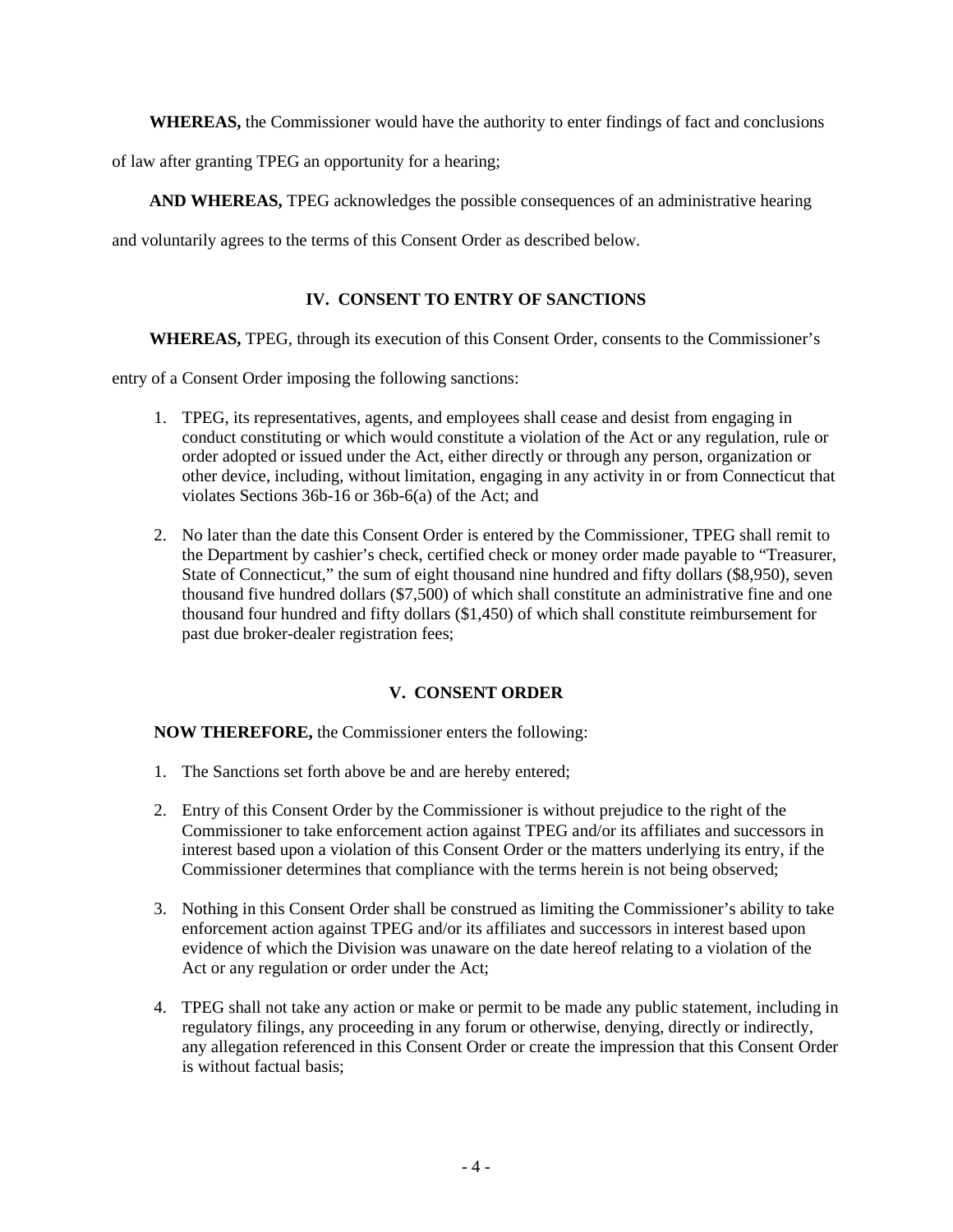- 5. TPEG shall not take any position in any proceeding brought by or on behalf of the Commissioner, or to which the Commissioner is a party, that is inconsistent with any part of this Consent Order. Nothing in this provision affects TPEG's testimonial obligations or right to take a legal or factual position in litigation or other legal proceeding in which the Commissioner is not a party; and
- 6. This Consent Order shall become final when entered.

So ordered at Hartford, Connecticut,<br>this  $8<sup>th</sup>$  day of June 2020.

this 8th day of June 2020. \_\_\_\_\_/s/\_\_\_\_\_\_\_\_\_\_\_\_\_\_\_\_\_\_\_

 $\frac{1}{\text{Jorge L. } \text{Perez}}$ Banking Commissioner